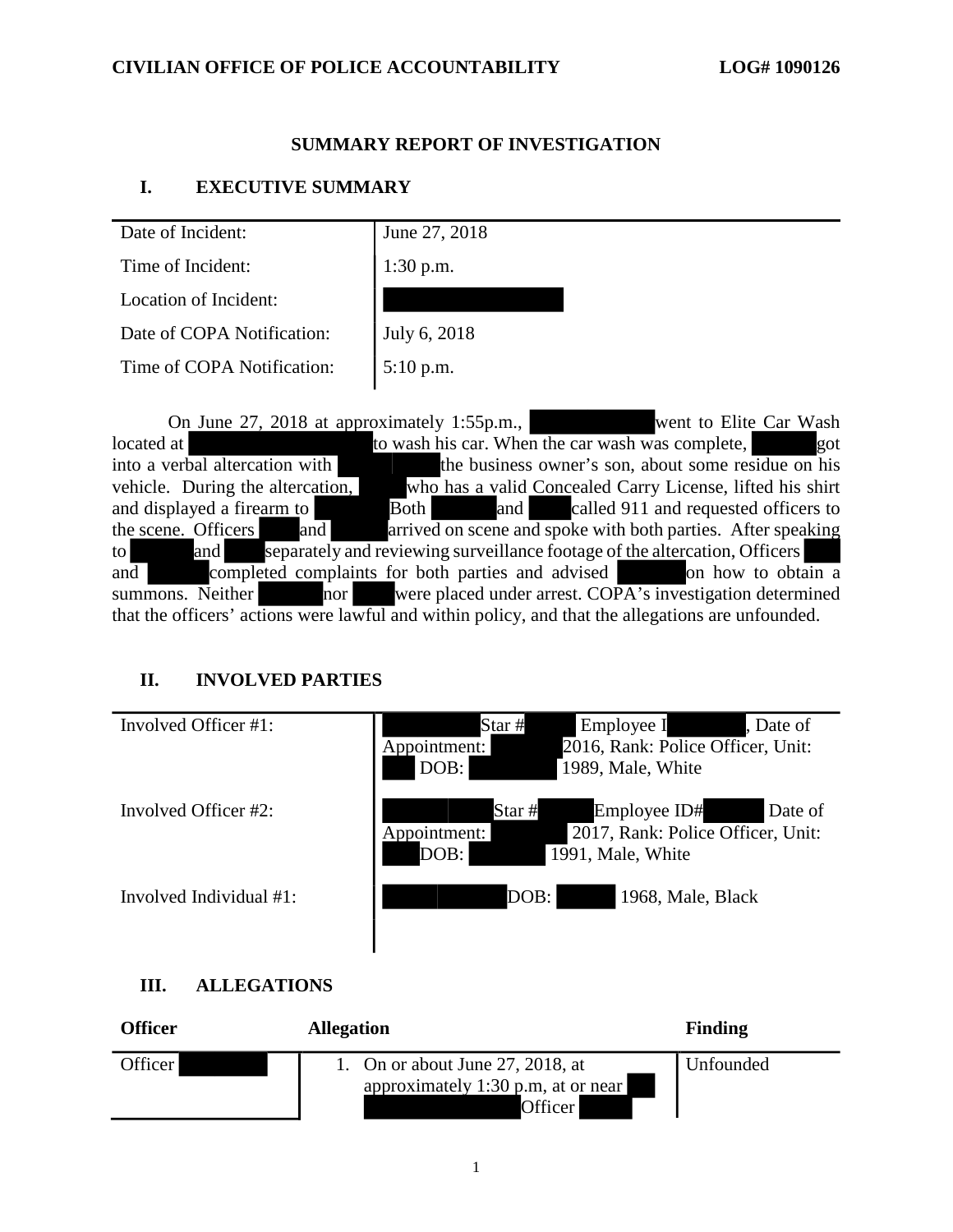|         | used disrespectful language towards<br>by stating, "Well,<br>you're a big black guy" to justify not<br>arresting an individual who displayed<br>his firearm to<br>in violation of<br>Rule 8.                                                                                   |            |
|---------|--------------------------------------------------------------------------------------------------------------------------------------------------------------------------------------------------------------------------------------------------------------------------------|------------|
|         | 2. On or about June 27, 2018, at<br>approximately 1:30 p.m, at or near<br>Officer<br>failed to an arrest an offender, in<br>violation of Rule 10.                                                                                                                              | Exonerated |
| Officer | 1. On or about June 27, 2018, at<br>approximately 1:30 p.m, at or near<br>Officer<br>used<br>disrespectful language towards<br>by stating, "Well, you're a big<br>black guy" to justify not arresting an<br>individual who displayed his firearm to<br>in violation of Rule 8. | Unfounded  |
|         | On or about June 27, 2018, at<br>2.<br>approximately 1:30 p.m, at or near<br>failed<br>Officer<br>to arrest an offender, in violation of<br>Rule 10.                                                                                                                           | Exonerated |

## **IV. APPLICABLE RULES AND LAWS**

Rules

Rule 8: Disrespect to or maltreatment of any person, while on or off duty.

Rule 10: Inattention to duty.

General Orders

G02-04: Prohibition Regarding Racial Profiling and Other Bias Based Policing

### **V. INVESTIGATION<sup>1</sup>**

<sup>&</sup>lt;sup>1</sup> COPA conducted a thorough and complete investigation. The following is a summary of the material evidence gathered and relied upon in our analysis.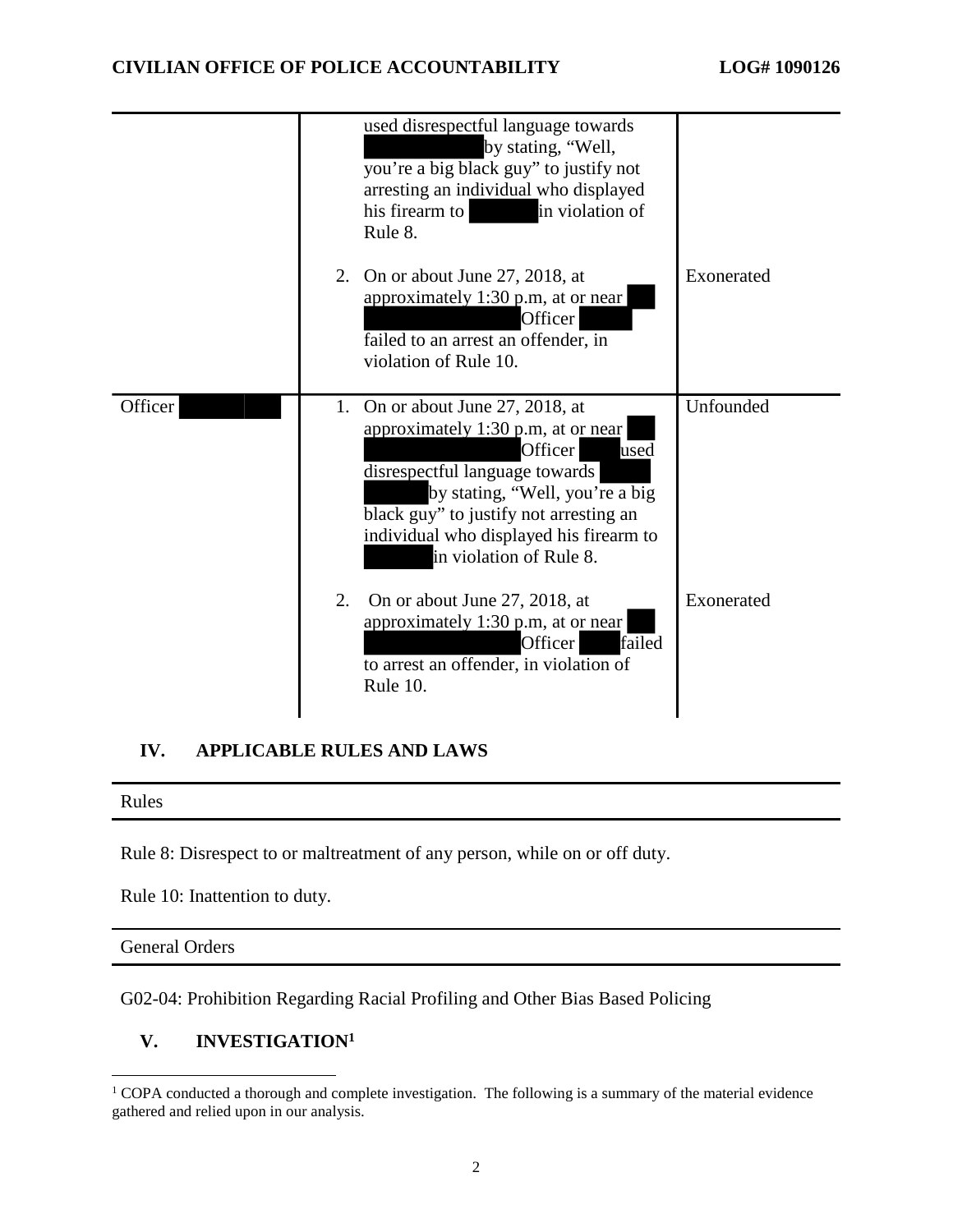#### **a. Interviews<sup>2</sup>**

COPA conducted an **audio-recorded interview of Complainant** July 12, 2018. During the interview, stated that on June 27, 2018, he went to Elite Car Wash located at to get his vehicle washed. After the car wash, an employee who was drying car informed that there was a film on the side of the car. rubbed his hand over the area and felt the film as well. The employee went and got the manager to "see what he can do"<sup>4</sup>. The manager came out and offered to run vehicle through the car wash again. After the second car wash, the film was still there so the manager went and got the owner's son (now known to be since the owner was not present. explained the situation to and showed him the film on his vehicle. told that the residue had not come from the car wash. bent down to show him the residue and then, all of a sudden, started screaming, "Get your black ass off my fucking property!"<sup>5</sup> As soon as  $\frac{1}{\cos \theta}$  stood back up, reached for his gun that was holstered near his waist. raised the gun up, but did not pull it all the way out of the holster. At this point was approximately three feet away from stated he feared that was about to shoot him.

returned the gun to the holster, but kept yelling at then got his phone out and called his father, stating "There's a big ass black guy out here. He's threatening me!"<sup>6</sup>. removed his gun from the holster, but did not point it at held his phone up  $\overline{\text{as if}}$  he were recording and he called 911 on speaker. told dispatch that the car wash owner's son was pulling a gun on him. Dispatch asked for descriptive details for both and and informed that officers would be dispatched to the car wash. Ten minutes later, called 911 again and provided the same descriptive details. Fourteen minutes later, called 911 a third time. By this time had gone back inside the shop. Dispatch informed that officers were at the scene. Dispatch told the officers to go to the back of the car wash where was located. The officers then came around and met stated that the officers had already spoken with  $\frac{1}{2}$  informed the Caucasian officer (now known to be Officer what had transpired<sup>7</sup> and alerted Officer to the cameras in (now known to be Officer what had transpired<sup>7</sup> and alerted Officer to the cameras in the area. Officer asked if he wanted to file a complaint and have arrested. replied that he did, but that the officers should first watch the video to confirm account of what had occurred. At that point, Officers and went with to watch the surveillance footage. Approximately five to ten minutes later, Officers and came back out. The officers stated that the video confirmed version of events. However, Officer told "We're sorry, but he said you were a big black guy and he was scared. So I don't know what else we can do."<sup>8</sup> asked the officers who they believed had been the victim of assault. Officer responded, "Well that's not really the point. Like I said, he told

<sup>&</sup>lt;sup>2</sup> Based on a careful review of the body worn camera footage and other material evidence, COPA concluded that the allegations are clearly unfounded and exonerated, and it is not necessary that the Involved Officers address the allegations in any way.

<sup>&</sup>lt;sup>3</sup> Attachment 7.

<sup>4</sup> *Id.* at 5:02.

<sup>5</sup> *Id.* at 8:57.

<sup>6</sup> *Id*. at 15:38.

<sup>&</sup>lt;sup>7</sup> Substantially the same information that **provided to COPA** earlier in the interview.

<sup>8</sup> *Id*. at 27:15.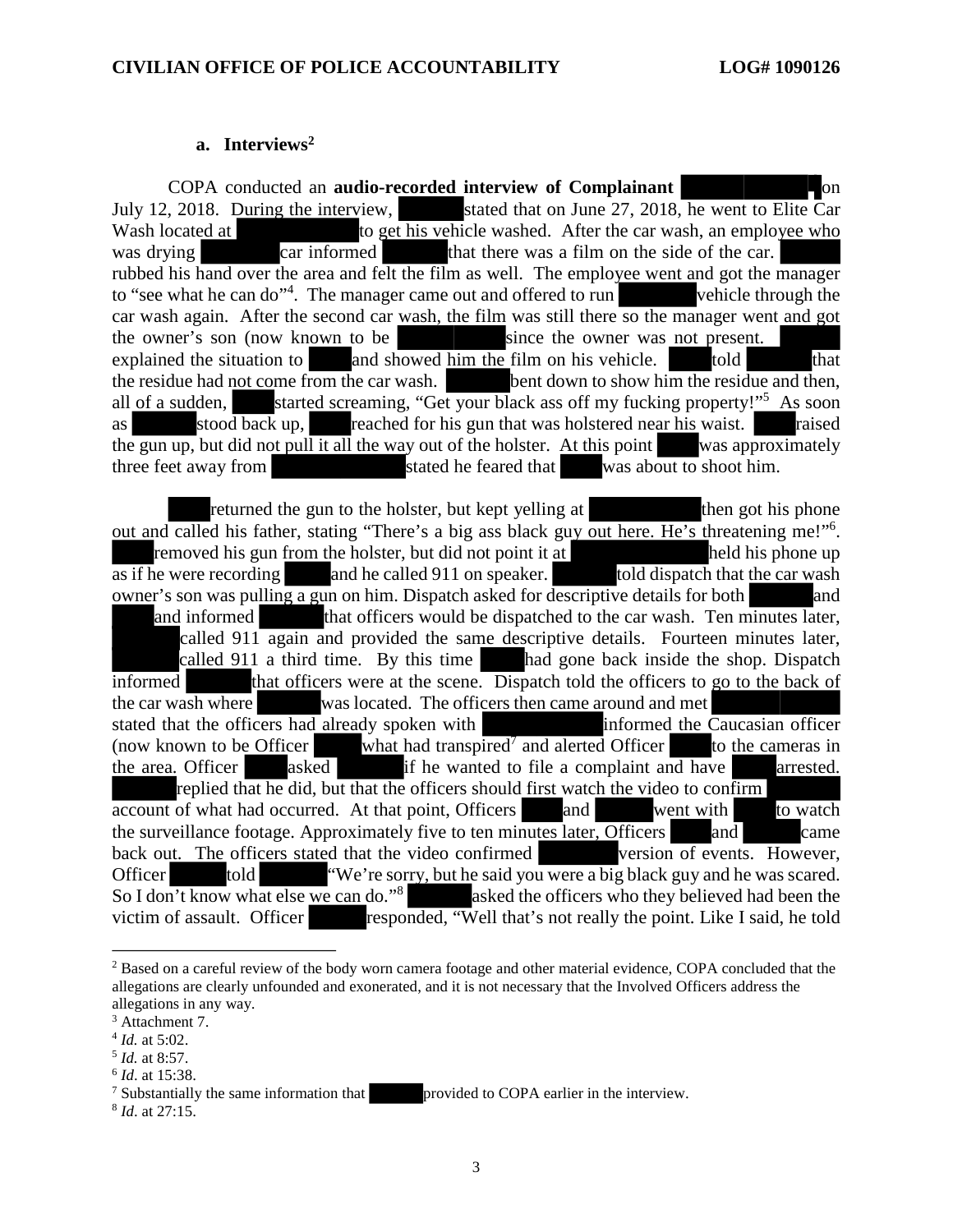us he was scared of you. You're a big black guy. Look at you."<sup>9</sup> stated he was in disbelief that the officers were using his size and race as justification for displaying a weapon during the altercation. The officers provided with a Victim Information Notice with instructions for how to obtain a warrant. After that, the officers shook hand and left. left the car wash in his vehicle.

### **b. Digital Evidence**

Officers and were both equipped with **Body Worn Cameras<sup>10</sup>** that recorded their entire investigation, from before the officers exited their vehicle until they walk back to their vehicle to leave. The following is a summary of what was depicted on the body worn footage taken as a whole:

Officers and arrive at the car wash and walk around back to where is g by his vehicle. Walks up as is explaining the situation to the officers. standing by his vehicle. walks up as  $\frac{1}{10}$  is explaining the situation to the officers. Officer walks away with while Officer stays back and talks with

produces his Concealed Carry License and hands it to Officer Then Officer rejoins Officer and tells the officers that had used racial slurs towards him and displayed his weapon numerous times. After talking with both officers go with up to his office to view the surveillance footage. While showing the officers the video, denies ever using any racial slurs. states that he told to "get the fuck" off his lot. admits having placed his hand on his firearm, but states he never removed the firearm from its holster. states he felt unsafe due to size. states, "I don't know this fucking guy. He's a 300-pound guy. I'm a 120-pound kid."<sup>11</sup>

After viewing the video footage, Officers and return to where had been waiting by his vehicle. The officers explain that the video showed place his hand on his gun, but did not depict him pull his gun from the holster at any time. Then Officer explains, "The way it seems is, some smaller people feel threatened easier than some other people."<sup>12</sup> Officer proceeds to explain to that the damage to the car is a civil issue and instructs on how he can proceed civilly if he so chooses. Officer reiterates Officer statements, saying that he can see both and points of view because is "a small little guy"<sup>13</sup>. At this point becomes upset, stating he never acted aggressively and that his size and color have nothing to do with it. The officers continue to explain that the video depicted maintaining his distance and never pulling his gun out of the holster. The officers explain to that since he and both allege the other made verbal threats and the video did not clearly depict any crime by either party, they do not have sufficient basis to arrest anyone. continues to argue and both officers listen to him repeat his side of the story. Then the officers offer to provide with a report for the assault complaint, advise

<sup>9</sup> *Id*. at 28:00.

 $10$  Attachment 13 (attachment contains BWC footage for both Officers and

<sup>&</sup>lt;sup>11</sup> *Id.* at 16:57 (on Officer BWC).

<sup>&</sup>lt;sup>12</sup> *Id.* at 19:26 (on Officer BWC).

<sup>&</sup>lt;sup>13</sup> *Id.* at 20:03 (on Officer BWC).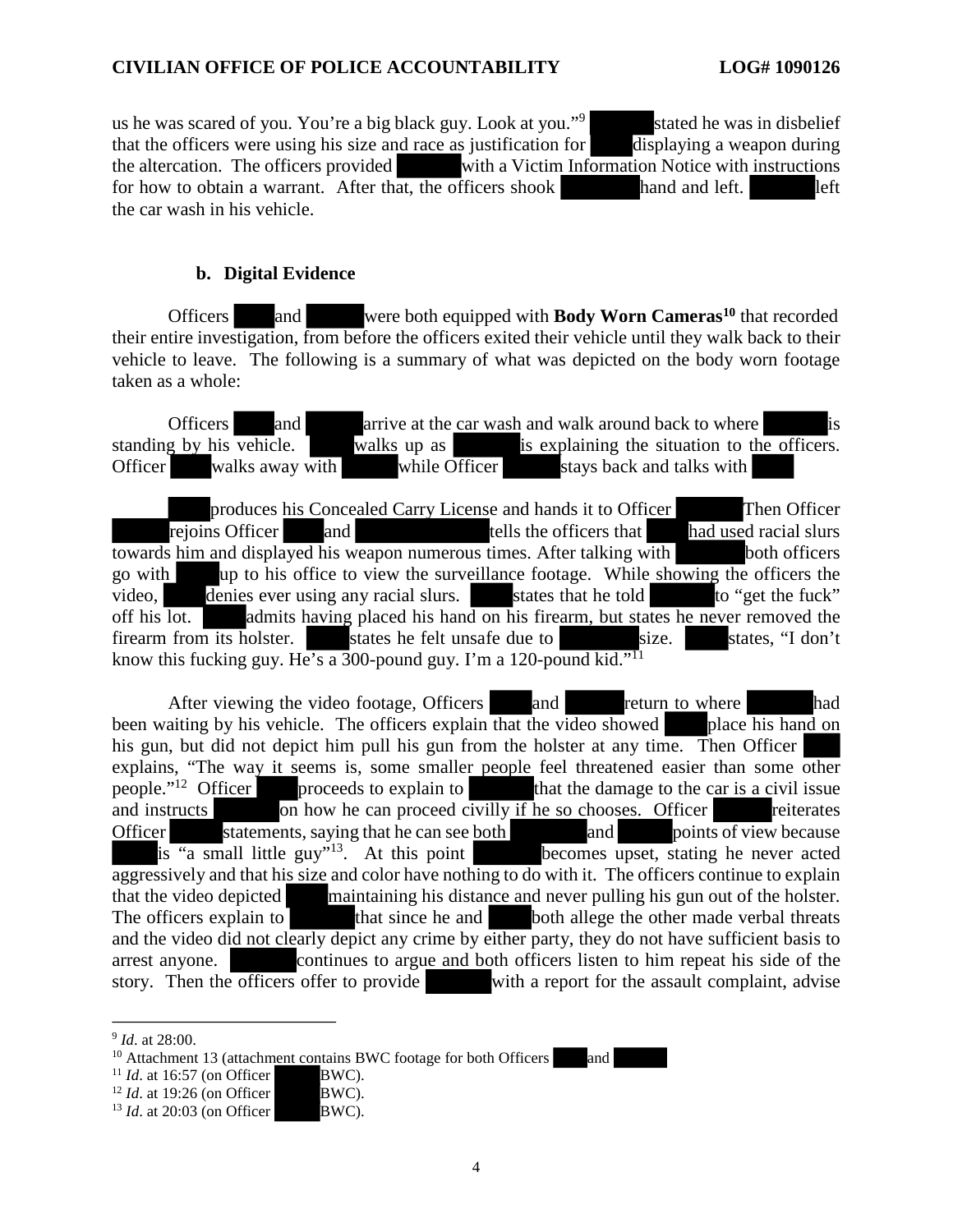him once more on how to proceed with the matter in criminal court if he chooses to do so and discuss damage to his vehicle being a civil matter. continues to argue that was threatening him. states, "My size shouldn't even be part of the conversation."<sup>14</sup> Officers and clarify that they do not view size as threatening, but that they are just relaying what had stated as the reason he felt threatened.

Officers and go with back into the store to get a copy of the car wash business license. Then the officers go back to their vehicle and make a police report for both parties. They give a Victim Information Notice to both and for Assault. They again explain to both and the steps to take if they wish to proceed. The officers then walk explain to both and the steps to take if they wish to proceed. The officers then walk back towards their vehicle.

#### **c. Documentary Evidence**

An **Original Case Incident Report**<sup>15</sup> lists and both as Victim and both as Offender.

### **VI. ANALYSIS**

#### **a.** Officer

COPA recommends a finding of Unfounded for Allegation #1 (using disrespectful language) against Officer alleges that Officer stated, "Well, you're a big black guy" as justification for assaulting him. However, body worn camera footage depicts this incident in its entirety from Officer **perspective.** On the footage, Officer conversations with can be heard clearly at all times. At no point did Officer say anything about race. Officer explained to that stated he felt anything about race. Officer explained to that stated he felt threatened by size. However, Officer did not personally use size or race as justification for actions. In fact, Officer authored a report listing as an offender of aggravated assault with a handgun toward Therefore, COPA recommends a finding of **Unfounded** as to this allegation.

COPA recommends a finding of Exonerated for Allegation #2 (failing to arrest an offender) against Officer alleges that Officer failed to arrest for assault. Officers and were not witness to the initial altercation and had no basis of reference other than the narratives provided by the involved parties and the car wash surveillance footage. Body Worn Camera footage depicts the officers spending approximately 50 minutes thoroughly investigating the conflict to make a fair determination of fault. Both and were given an equal opportunity to recount their version of events and both alleged the other had made threats. Officers and also reviewed surveillance footage from the car wash, but still could not conclusively determine fault due to a lack of audio and the video skipping. The only thing the officers could conclusively determine was that had placed his hand on his holstered firearm.

<sup>&</sup>lt;sup>14</sup> *Id.* at 28:47 (on Officer BWC).

<sup>&</sup>lt;sup>15</sup> Attachment 6.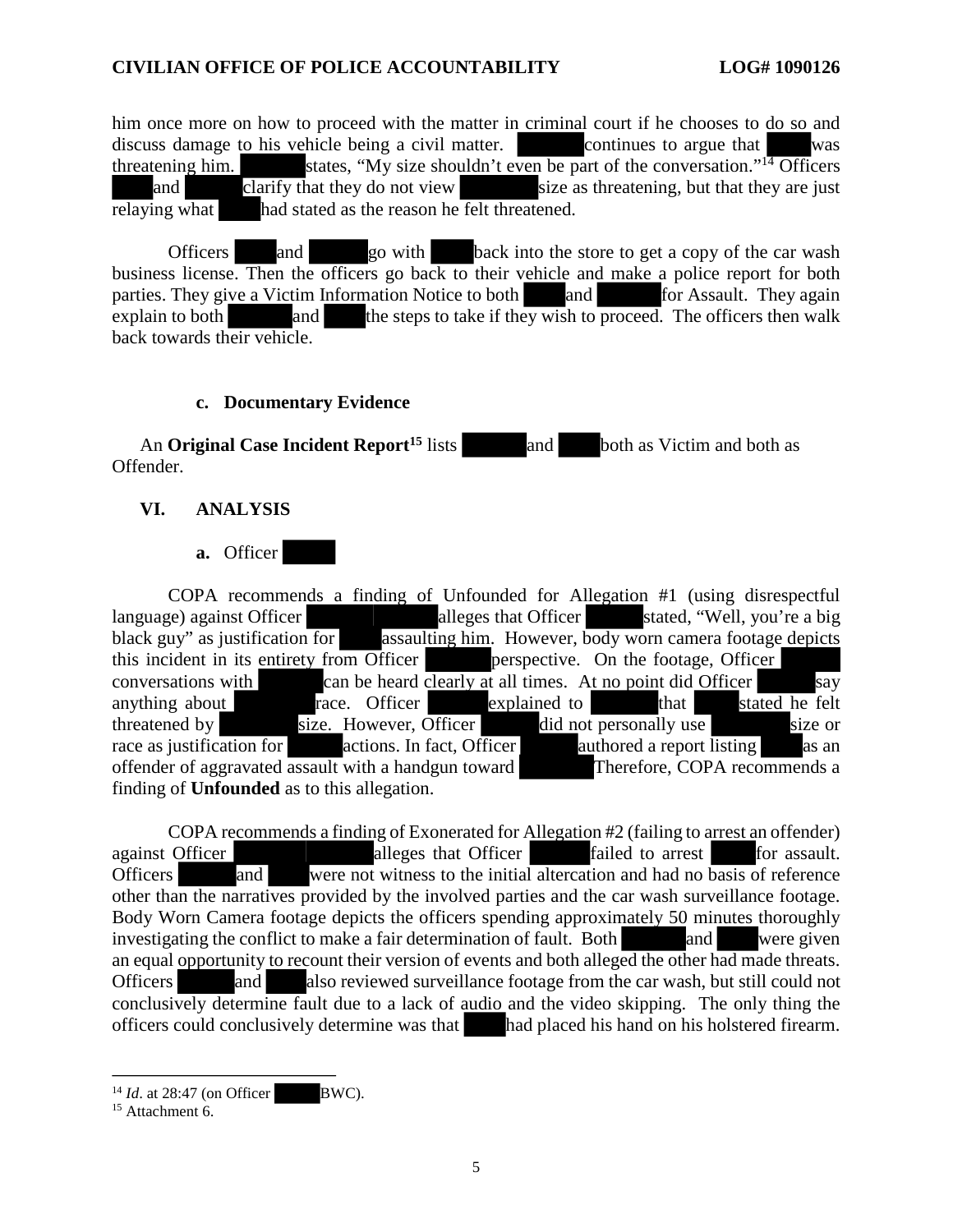Given the parties' conflicting narratives and the lack of clear corroboration by the surveillance video, the officers reasonably found a lack of probable cause to necessitate arrest.

Furthermore, Officer drafted a case report describing as an offender and provided with a Victim Information Notice. Officer also took the additional step of explaining to numerous times how he could proceed with the criminal complaint, or alternatively, with a civil lawsuit. Officer  $\qquad$  did not mislead about the procedure and was under no obligation to make an arrest absent probable cause. After a thorough investigation, Officers and determined probable cause did not exist. Therefore, COPA recommends a finding of **Exonerated** for this allegation.

### **b.** Officer

COPA recommends a finding of Unfounded for Allegation #1 (using disrespectful language) against Officer **alleges** that Officer invoked race as justification for assaulting him, stating "Well, you're a big black guy." However, body worn camera footage depicts this incident in its entirety from Officer perspective. On the footage, Officer conversations with can be heard clearly at all times. At no point did Officer say anything about race. Officer explained to that stated he felt threatened by size. However, Officer did not personally use size or race as justification for actions. Therefore, COPA recommends a finding of **Unfounded** as to this allegation.

COPA recommends a finding of Exonerated for Allegation #2 (failing to arrest an offender) against Officer alleges that Officer failed to arrest for assault. Officers and were not witness to the initial altercation and had no basis of reference other than the narratives provided by the involved parties and the car wash surveillance footage. Body Worn Camera footage depicts the officers spending approximately 50 minutes thoroughly investigating the conflict to make a fair determination of fault. Both and were given an equal opportunity to recount their version of events and both alleged the other had made threats. Officers and also reviewed surveillance footage from the car wash, but still could not conclusively determine fault due to a lack of audio and the video skipping. The only thing the officers could conclusively determine was that had placed his hand on his holstered firearm. Given the parties' conflicting narratives and the lack of clear corroboration by the surveillance video, the officers reasonably found a lack of probable cause to necessitate arrest.

Furthermore, Officer provided with a Victim Information Notice for assault  $\frac{d}{dx}$  Committed by  $\frac{d}{dx}$  Officer also took the additional step of explaining to numerous times how he could proceed with the criminal complaint, or alternatively, with a civil lawsuit.

Officer did not mislead about the procedure and was under no obligation to make an arrest absent probable cause. After a thorough investigation, Officers and determined probable cause did not exist. Therefore, COPA recommends a finding of **Exonerated** for this allegation.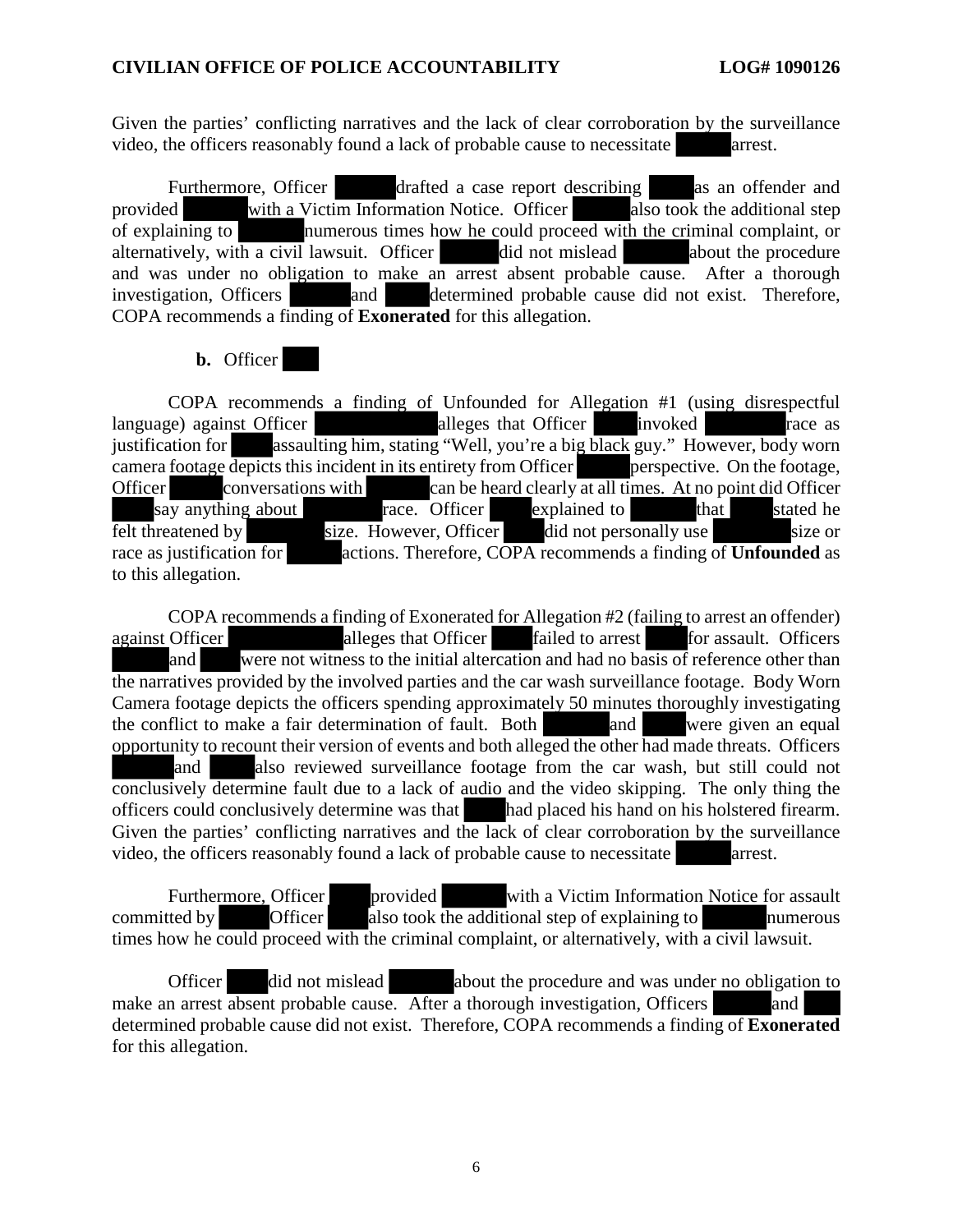# **VII. CONCLUSION**

Based on the analysis set forth above, COPA makes the following findings:

| <b>Officer</b> | <b>Allegation</b>                                                                                                                                                                                                                                                                                                                                                                                      | <b>Finding</b>          |
|----------------|--------------------------------------------------------------------------------------------------------------------------------------------------------------------------------------------------------------------------------------------------------------------------------------------------------------------------------------------------------------------------------------------------------|-------------------------|
| Officer        | 1. On or about June 27, 2018, at<br>approximately 1:30 p.m, at or near<br>Officer<br>stated,<br>"Well, you're a big black guy" to justify<br>not arresting an individual who displayed<br>his firearm to Complainant, in violation of<br>Rule 8.<br>On or about June 27, 2018, at<br>2.<br>approximately 1:30 p.m, at or near<br>failed to<br>Officer<br>arrest an offender, in violation of Rule 10.  | Unfounded<br>Exonerated |
| Officer        | 1. On or about June 27, 2018, at<br>approximately 1:30 p.m, at or near<br>Officer<br>stated,<br>"Well, you're a big black guy" to justify<br>not arresting an individual who displayed<br>his firearm to Complainant, in violation of<br>Rule 8.<br>2.<br>On or about June 27, 2018, at<br>approximately 1:30 p.m., at or near<br>failed to<br>Officer<br>arrest an offender, in violation of Rule 10. | Unfounded<br>Exonerated |

Approved:

*Deputy Chief Administrator – Chief Investigator* 

Date

\_\_\_\_\_\_\_\_\_\_\_\_\_\_\_\_\_\_\_\_\_\_\_\_\_\_\_\_\_\_\_\_\_\_ \_\_\_\_\_\_\_\_\_\_\_\_\_\_\_\_\_\_\_\_\_\_\_\_\_\_\_\_\_\_\_\_\_\_